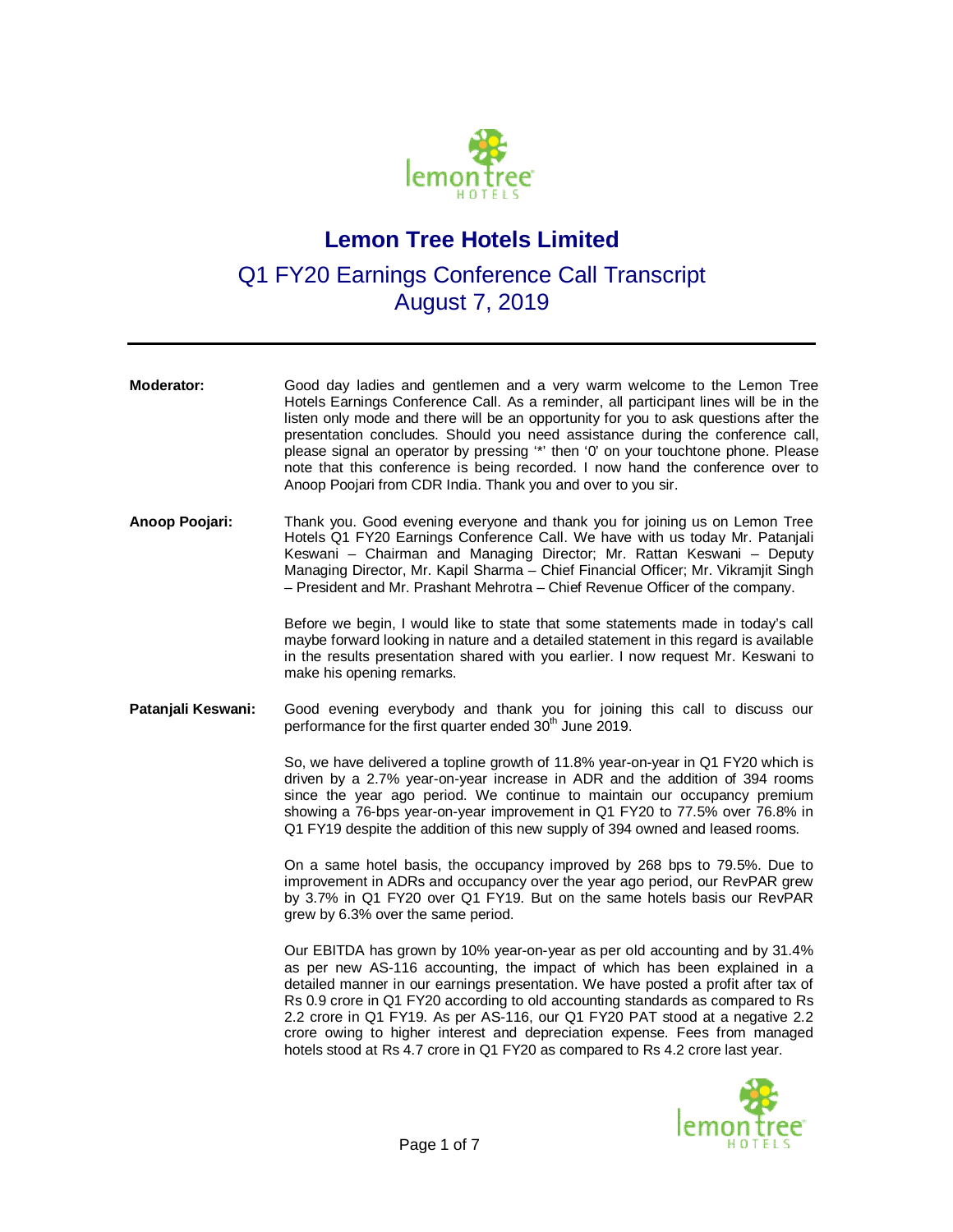The hospitality industry in the recent past hasn't panned out as expected due to the challenges faced by the airline industry, election, liquidity crunch owing to the NBFC crisis and the overall consumption slowdown. In such times we have focused on driving more retail business through online and direct sales to push stronger occupancies and derive operating leverage.

We would like to highlight the impact of the new accounting standards AS-116 which came into effect from April 2019. As you were aware, we operate a very large portfolio of leased assets. Leasing expenses under the previous accounting standard were disclosed above the EBITDA line under rent. The new accounting standard mandates recognition of a lease liability in the liability side of the balance sheet and recognition of a corresponding right to use asset on the asset side. This will lead to an increase in the size of the balance sheet. Interest shall be provided in the P&L account on the lease liability and depreciation shall be provided on the right to use assets. Hence absolute EBITDA and EBITDA margins will increase. In our case the net positive impact on EBITDA in Q1 FY20 due to this change is Rs 7.5 crore. Profit before tax on the other hand will decrease due to the new accounting as the total adjustment and interest and depreciation is higher than the adjustment in lease rent. Therefore, the net impact of AS-116 accounting on a PBT has been a negative Rs 4 crore. We have always maintained that the metric we track is cash profits. We would like to highlight that the new accounting standard is merely an accounting adjustment which doesn't impact operating performance in a real sense barring some positive impact on cash flows due to a reduction in tax liability.

Our operational inventory as of  $30<sup>th</sup>$  June 2019 comprised of 57 hotels with 5,828 rooms of which 3,975 are owned and leased and 1,853 are managed. Our active development pipeline consists of 937 owned and leased rooms and 2,035 rooms under management contract. We have commissioned our 303 room Andheri hotel towards the end of Q1 FY20. This is our first owned hotel in Mumbai, the most demand dense market in the country. We believe this will further increase our brand awareness and result in significant value to our overall business. In the next few months we will open our 142 room Lemon Tree Premier Calcutta property and the 139 room Udaipur property under our new upscale brand Aurika. All these owned properties will operate in demand dense and high barrier-to-entry markets and will help boost our ADRs. We will also open close to 700 rooms under management contracts by the end of this financial year.

To conclude this has been a busy quarter for us as we have successfully created a strong framework for long term growth. Our ability to adapt to market sentiments and cycles has ensured our operational metrics remain steady. Customer centricity and an emphasis on execution remains the core focus of our business and we continue to strive to enhance value for all shareholders. We are favorably placed going ahead in terms of our market positioning, sector tailwinds and brand visibility. Our brand strength has led to a high proportion of repeat guests and gives us a network advantage due to which we are able to stabilize our hotels in new geographies in a relatively short span of time. We will capitalize on the changing industry dynamics with a large inventory of hotels moving towards steady state that were opened in the last few years. Operationalization of high value inventory in the coming quarter and our cost leadership.

On that note I will come to the end of our opening remarks and would now like to ask the moderator to open the line for question and answer.

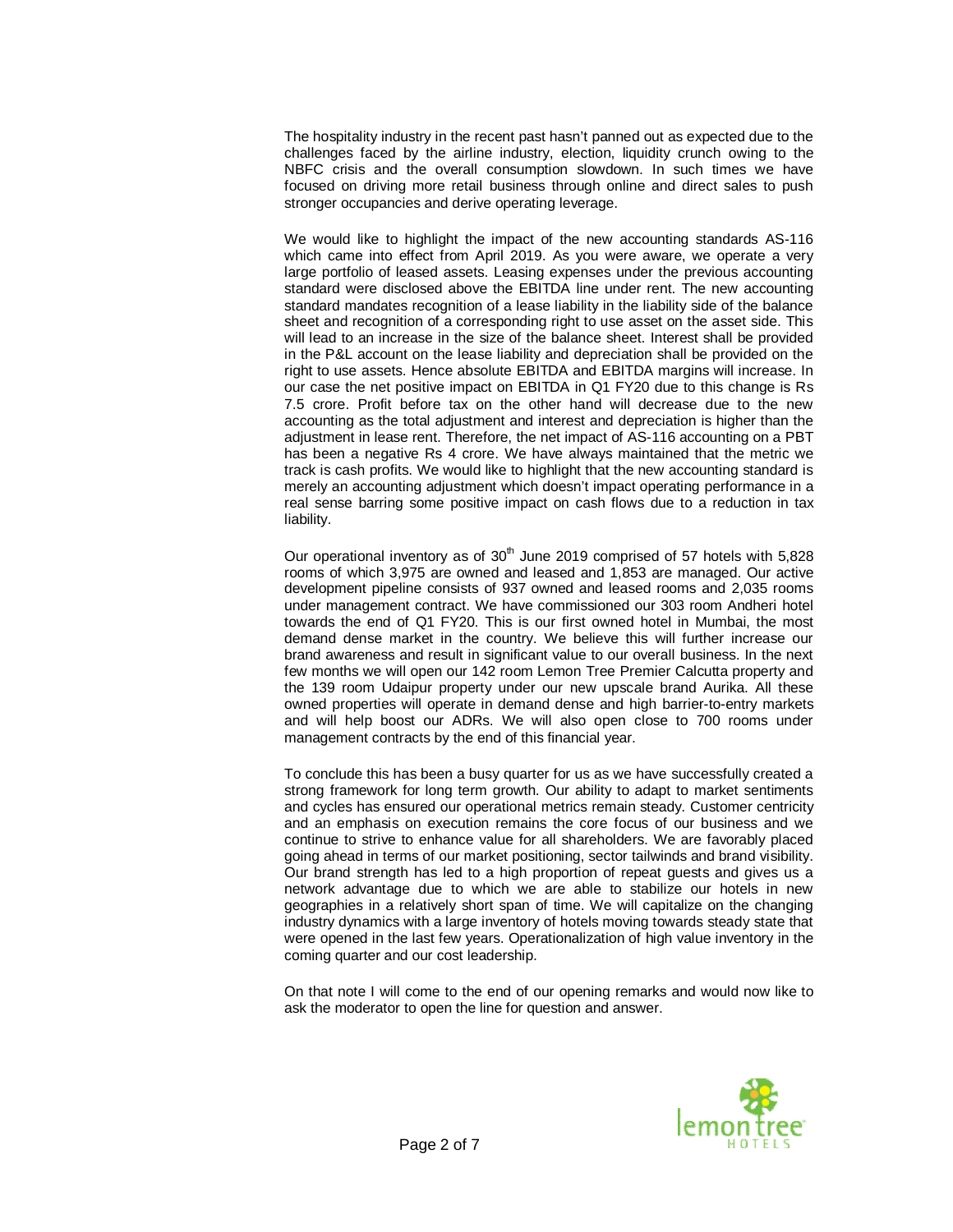- **Moderator:** Thank you very much. Ladies and gentlemen, we will now begin the question and answer session. The first question is from the line of Nihal Jham from Edelweiss. Please go ahead.
- **Nihal Jham:** Sir, we read your commentary on the current environment and you had highlighted that at the end of the last quarter also. But just wanted a sense of how things are being shaping up incrementally, I am guessing the air fares have normalized and do we still believe that we are targeting organic hikes of 9% to 10% that is still achievable?
- **Patanjali Keswani:** You know, I feel that we are navigating this current scenario quite well in spite of 4 issues we are all aware of, which is the global economic and trade headwinds, the slowdown in India, the closure of Jet Airways and the new AS-116 norms. But the broad point I would like to make Nihal is that while the macro can impact the short term our overall story is still very sound and while topline has been somewhat impacted by the current situation, this is only short-term impairment whereas this part of the cycle has got extended. But what is clear to me is that when the cycle recovers and it will, it will appear much stronger and longer than we expect. If you look at how it has affected us as I said, our occupancy for our stable hotels has in fact gone up by 270 bps. It has not significantly impacted us and we have actually managed to increase our ARR at that time with the old hotels.

So, when I look at our performance broadly, here is what I would like to explain to everybody, to me it is a simple 3 bucket situation. In our existing old hotels which is Q1 last year to Q1 this year, our EBITDA increased from Rs 35 crore last year to Rs 36.1 crore this year and if you look at our PBT, PBT was Rs 4.9 crore for old hotels versus Rs 4.3 crore in the previous year which is about 15% increase. The new hotels which are Lemon Tree Premier Pune, Red Fox Chandigarh and Red Fox Dehradun are still under stabilization and in spite of these headwinds they made a revenue of Rs 9.2 crore and an EBITDA of Rs 2.4 crore. However, since what happened was that since the interest and depreciation obviously started instantly, on a PBT basis they were Rs 2.3 crore negative. So, the first bucket is old hotels were Rs 4.9 crore PBT, the second bucket is new hotels were Rs 2.3 crore negative. So, overall the PBT became Rs 2.6 crore and if you remove tax of Rs 1.6 our PAT became Rs 0.9 crore. Interestingly, however, our cash profits increased. In the last quarter it was Rs 15.4, this year it was Rs 15.9 crore. Now what is the point I am making. For a moment I am avoiding AS-116. Pune, Chandigarh and Dehradun opened really during the last few months. In spite of that they have been EBITDA positive and interestingly in July all three crossed break even. So, in this quarter what I see is you are right, I see an improvement in macro. I also see the 3 hotels that took the last 6 to 9 months and were negative in PBT becoming positive in PBT and the opening of Bombay has been very positive for us. We opened it I think on the  $27<sup>th</sup>$  of June, but in July Bombay has already crossed 100 rooms per day at over Rs. 6,000 ARR and is close to operational breakeven. So, overall, I am very positive about the company going forward. Bombay will have a similar impact as Pune had obviously in Q2. But on an aggregate, I feel that we will be able to navigate very successfully even this current slowdown.

- **Nihal Jham:** Absolutely. Just one last follow-up on this, so our base occupancy at around 76% for all three brands is in place as you say to take the rate hikes, but considering season time, just say 2-3 months, in October, you think we have enough time for things to fall in place for us to take those double digit ARR hikes?
- **Patanjali Keswani:** Well, double digit ARR hike, I never said we would do. What I had always said was that there would be an ARR hike. It is a little difficult for me to predict based on what is currently in the economy. But what I do know is that Pune's ARR is 1.25

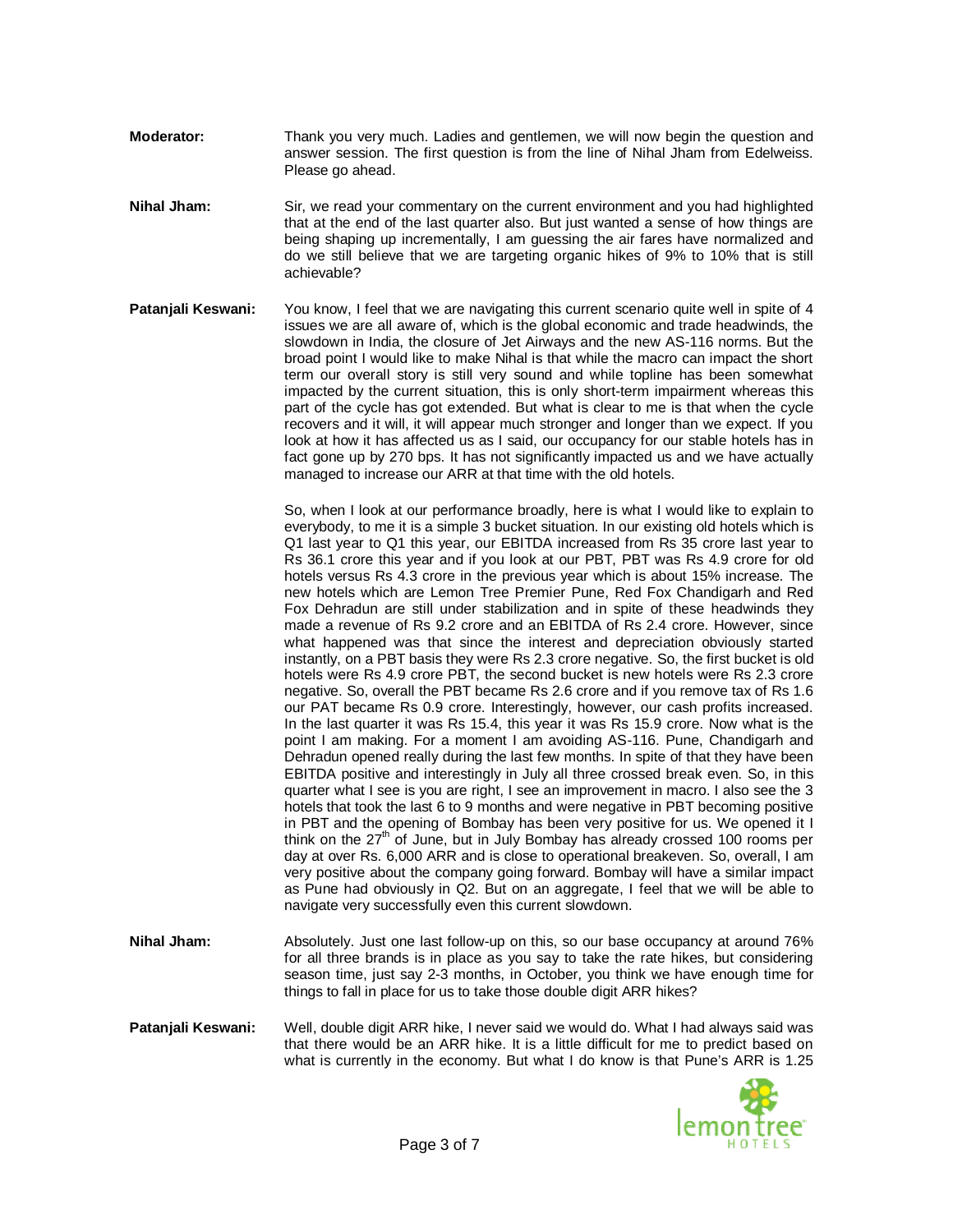times to 1.3 times our overall ARR and Bombay ARR is 1.5 times our overall ARR. So, this will also blend in into raising the ARR. But I cannot give you an offhand number. If I did some blue sky thinking, it would be anywhere from 7% to 9%.

- **Nihal Jham:** That is helpful. Just one last question, in case we say end up getting the permission of adding the 99 rooms in the Mumbai property, how much would our capex increase by?
- **Patanjali Keswani:** It will increase by about Rs 20 crore because fundamentally to answer your question, we have initially designed a 577 room hotel in MIAL with 100,000 sq. ft. of commercial space. However, when we put in this application, we were informed by MMRDA that we would have to pay Rs. 6000 a square foot as additional fees for the one lakh square foot commercial which means Rs 60 crore more. So, we took a decision to redesign this hotel and we have added close to 100 rooms. So, now this hotel will be 669 rooms and the incremental cost because it was already the shell was structured in will be less than Rs 20 lakh a key, so not material.
- **Moderator:** Thank you. The next question is from the line of Deepika Mundra from J P Morgan. Please go ahead.
- **Deepika Mundra:** Just a couple of things on the demand point of view. Given the fact that last quarter was a little volatile for the industry I think, your company still delivered a fairly good number. Just from a segmentation outlook, the incremental pressure you would say is more on the budget hotels or more on the luxury side?
- **Patanjali Keswani:** Well, I find that the incremental pressure is across the board. So, if I look at some segments, if we look at the airline segment, the defense segment, government, automobiles, oil and gas, consumer durables, healthcare, FMCG and consumer discretionary, they accounted of our corporates for 37.2% of our total business in Q1 FY19 and Q1 FY20 it dropped to 23.4%, which means a 14% drop in demand from these segments. Other segments like IT and ITeS consulting, BFSI, logistics, Ecommerce, telecom and retail actually went up, which is why on an aggregate basis our occupancy for the same hotels went up from 76.8% last year to 79.5% this year, close to 80%.
- **Deepika Mundra**: Understood. Lastly, as you mentioned, the part of the cycle that is extended a bit. How far along do you think until we see a more significant recovery?

**Patanjali Keswani:** It is very difficult for me to project how the cycle will go. But what I would urge you to look at, Deepika, is our performance which in this cycle with actually March-April-May being quite volatile as somebody said we have managed to increase our occupancy by 268 bps and there is no way we see this reducing. Okay, sure, there may be occasional minor headwinds but irrespective of macro I am personally very confident, and I am quite happy with this performance based on what has happened in the last 4 months.

- **Moderator:** Thank you. The next question is from the line of Tushar Sarda from Athena Investments. Please go ahead.
- **Tushar Sarda:** Couple of quarters ago you had announced entry into student housing. So, what is the progress on that?
- **Patanjali Keswani:** So, student housing we have signed term sheets for about 2,500 beds and once we finish the due diligence, we will proceed on it. So, right now, it is in high

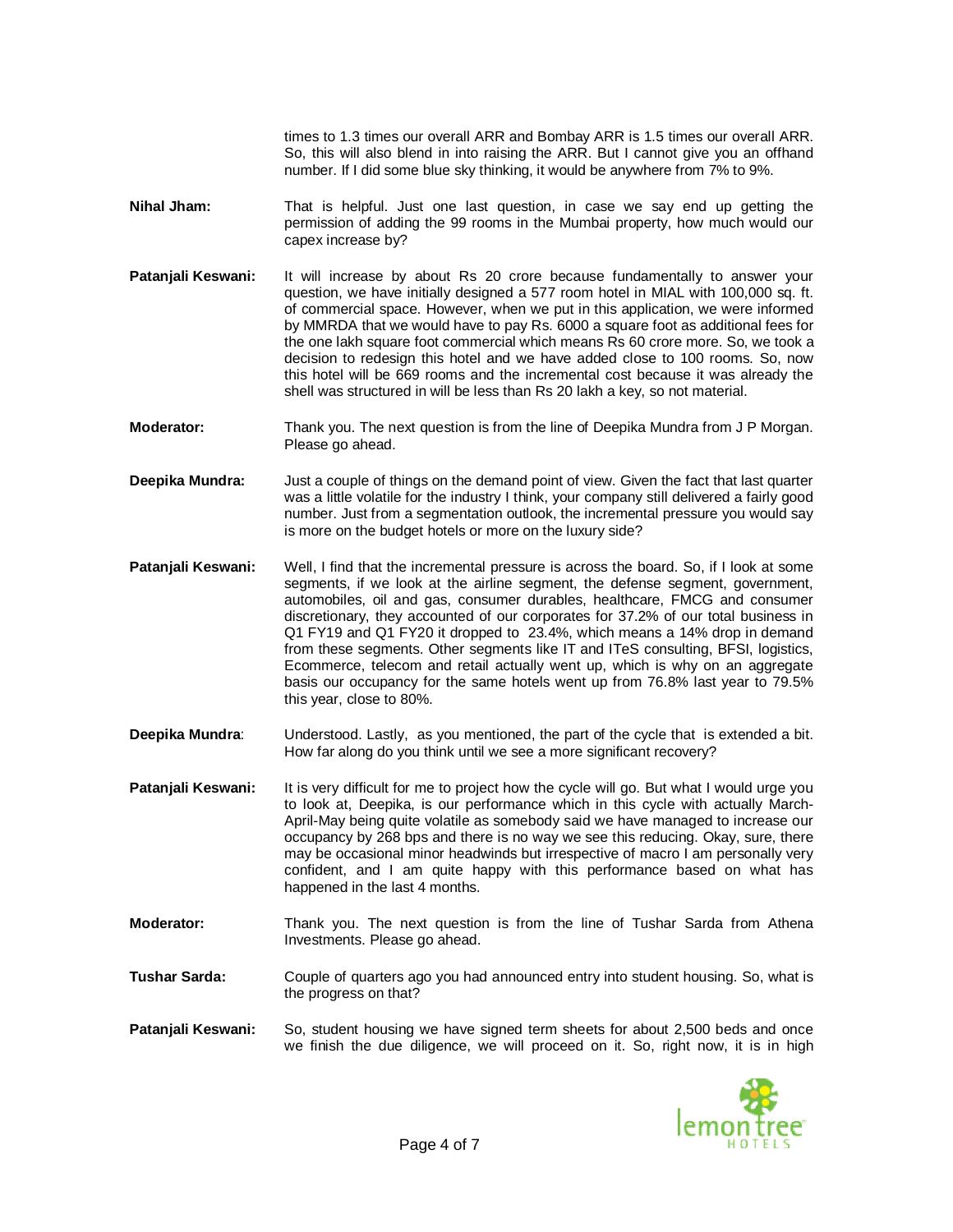business development mode. I expect that by the next earnings call I will be able to give definite figures on what has been signed off on.

- **Tushar Sarda:** Okay. So, when do we expect your actual business to start? From which quarter onwards would the revenue start coming in?
- **Patanjali Keswani:** Well, some of these are conversions and some of these are acquisitions, but conversions take time. So, I would reckon definitely by, well, second half of Q3 we should be able to start generating EBITDAs.
- **Moderator:** Thank you. The next question is from the line of Himanshu Shah from HDFC Securities. Please go ahead.
- **Himanshu Shah:** Sir, just want to check with you, when can we expect Key Hotels transactions to be consummated and be a part of the financials?
- **Patanjali Keswani:** Well, we have signed the share purchase agreement. The hard stop date is in the middle of October. So, assuming we go through the transaction then it will be from Q3 onwards.
- **Himanshu Shah:** Okay and are there any approvals or anything required from any statutory bodies for this?
- **Patanjali Keswani:** None that we are aware of.
- **Himanshu Shah:** Fair enough sir. Secondly, I just want to understand, in the last quarter we had 3,570 rooms as of March, and I think in the owned list we have added only Mumbai hotels, 303 rooms. But then, in the addition it shows 405 rooms. So, am I missing out on something here?
- **Patanjali Keswani:** Chandigarh was a managed hotel which has now become a leased hotel.. As of today, we have 3,672 rooms, excluding Bombay which is another 303 rooms. So, at the end of Q1 really the operating rooms Bombay was only for 3 or 4 days, we had 3,672 owned/leased rooms, of these the same hotels which we compared to Q1 in the previous year were 3,278 which is 89% of this total amount. We then opened 394 rooms under our owned/leased portfolio after Q1 FY19. So, this is an additional 11% bringing it totally to 3,672. Now, as I explained to you, and I think I neglected to mention this, the old hotels, same hotels occupancy increased to 79.5%. The new hotels their occupancy in Q1 FY20 was 58.2% which is why we had a negative PBT. However in July all these 3 hotels have crossed 65% occupancy and we expect to do much better with these 3 hotels specifically in Q2.
- **Himanshu Shah:** Fair enough sir. Thirdly, there is a significant gap between the increase in liability due to Ind-AS 116 and right of use-of-asset, so I'm just trying to understand why is there such a large gap of almost Rs 108 crore?
- **Kapil Sharma:** Himanshu, the fact is that this accounting standard has been applied retrospectively. So, what has happened is from the day when the lease started, we have identified the liability on that account for the previous years and the years that have been already lapsed; and the differential is getting adjusted into the retained earnings. So, this is a normal practice which most of the companies have done. So, there were two options, one is to do from  $1<sup>st</sup>$  April 2019 only taking into account the future rentals and then discounting it to the current period or going ahead with it when the lease is started. So, what we have done is, right from when the lease

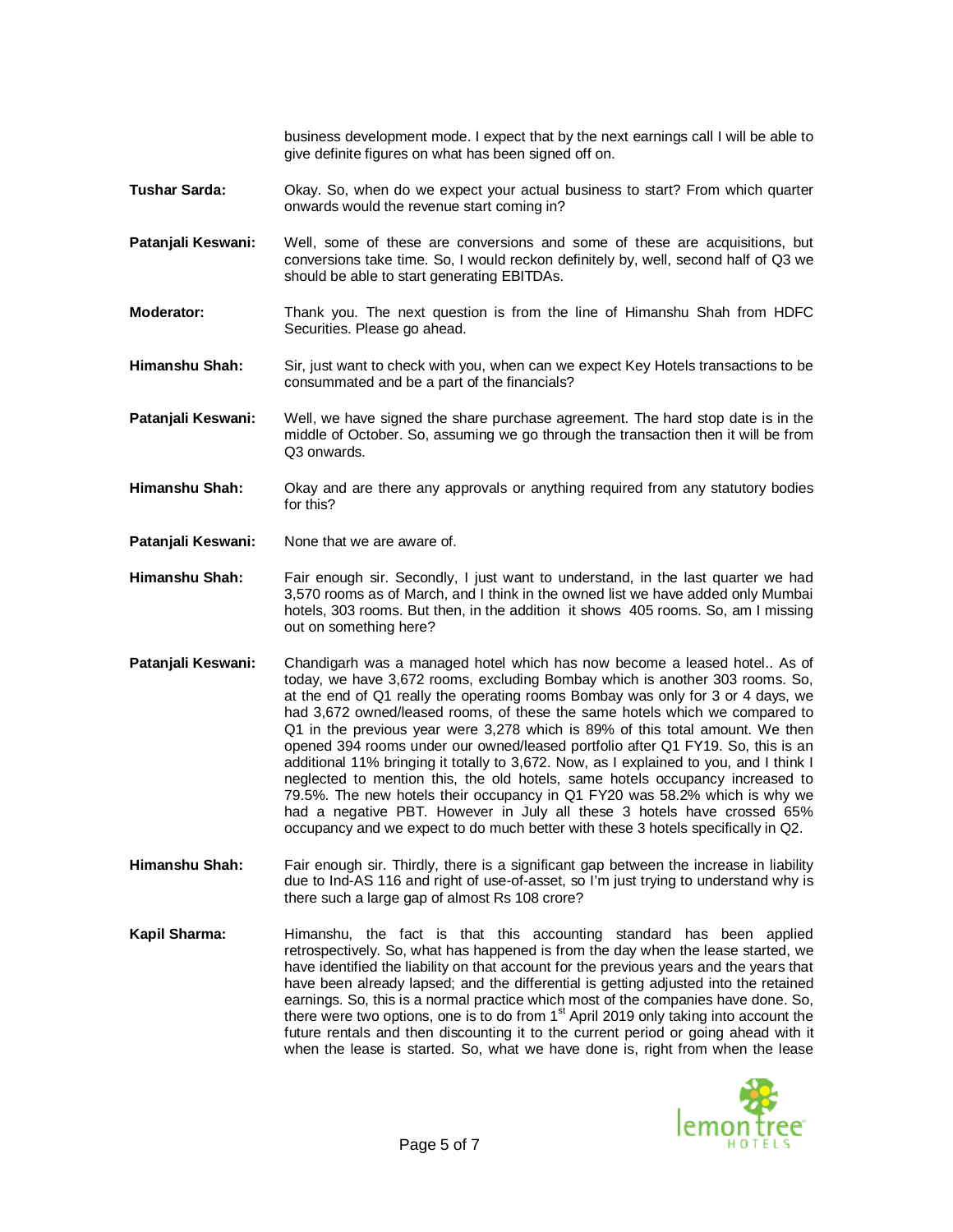period started and accordingly the differential is getting adjusted into the retained earnings.

- **Himanshu Shah:** Kapil, some color feasible as a portfolio what would be the lapse period and the remaining period proportion?
- **Kapil Sharma:** Actually, it will differ from lease to lease. So, some leases are we have done in 2008. So, there are several.
- **Himanshu Shah:** And lastly any reason for creation of pledge on shareholding?
- **Kapil Sharma:** Pledge on shareholding is not a new transaction and there is no new borrowing as such but in terms of the loan agreement with the lender, this pledge has been created when the lock in is over on the shares. So, what has happened is, earlier the pledge was on the holding company, because as you enter into an IPO there is a lock in for the entire shareholding for all the existing shareholder for one year on the listed shares. Whatever is in the lock in cannot be pledged. So, that is why the pledge was on the unlisted shares of the holding company. In terms of the agreement this has been now created on the shares which are free from lock-in. Additionally,, the major part of this loan which was taken, was towards the investment into Lemon Tree shares itself.
- **Moderator:** Thank you. The next question is from the line of Sumant Kumar from Motilal Oswal. Please go ahead.
- **Sumant Kumar:** For Lemon Tree, in the Delhi market we have seen occupancy decline by 376 bps. So, might be because of election and others. So, how are things panning out from July onwards?
- **Patanjali Keswani:** So, Delhi specifically which is Delhi Aerocity, Red Fox is doing about 10% higher revenue than last year. It is doing very strongly. As far as Lemon Tree Premier Delhi goes, we have shut down a large part of the hotel to upgrade it. So, normally we renovate  $1/6<sup>th</sup>$  of the hotel every year. So, while we are renovating the rooms, we have also shut down the banquet halls and the bar and the Republic of Noodles, the Pan Asian restaurant because we have a lot of demand for larger banquet functions. So, we expect to open this on the 1st of September. So, that is the reason there has been a drop in revenue in Lemon Tree Premier Dial by about Rs 1.2 crore in Q1 not due to a drop in rooms. It is due to a drop in F&B because of the shutdown of these facilities which are now going to open.
- **Sumant Kumar:** Okay. So, the occupancy in this, in Q1 FY20 as per the presentation has declined with 370 bps. So, we can expect recovery in the demand?
- **Patanjali Keswani:** That is because about 60 rooms are shut, reflecting on the full inventory whereas actually a bunch of rooms are under what is called renovation.
- **Sumant Kumar:** So, it is really not demand related?
- **Patanjali Keswani:** No it is not. In fact, the room revenue this year in both Lemon Tree Premier Dial and Red Fox Dial is above last year.
- **Moderator:** Thank you. The next question is from the line of Tushar Sarda from Athena Investments. Please go ahead.